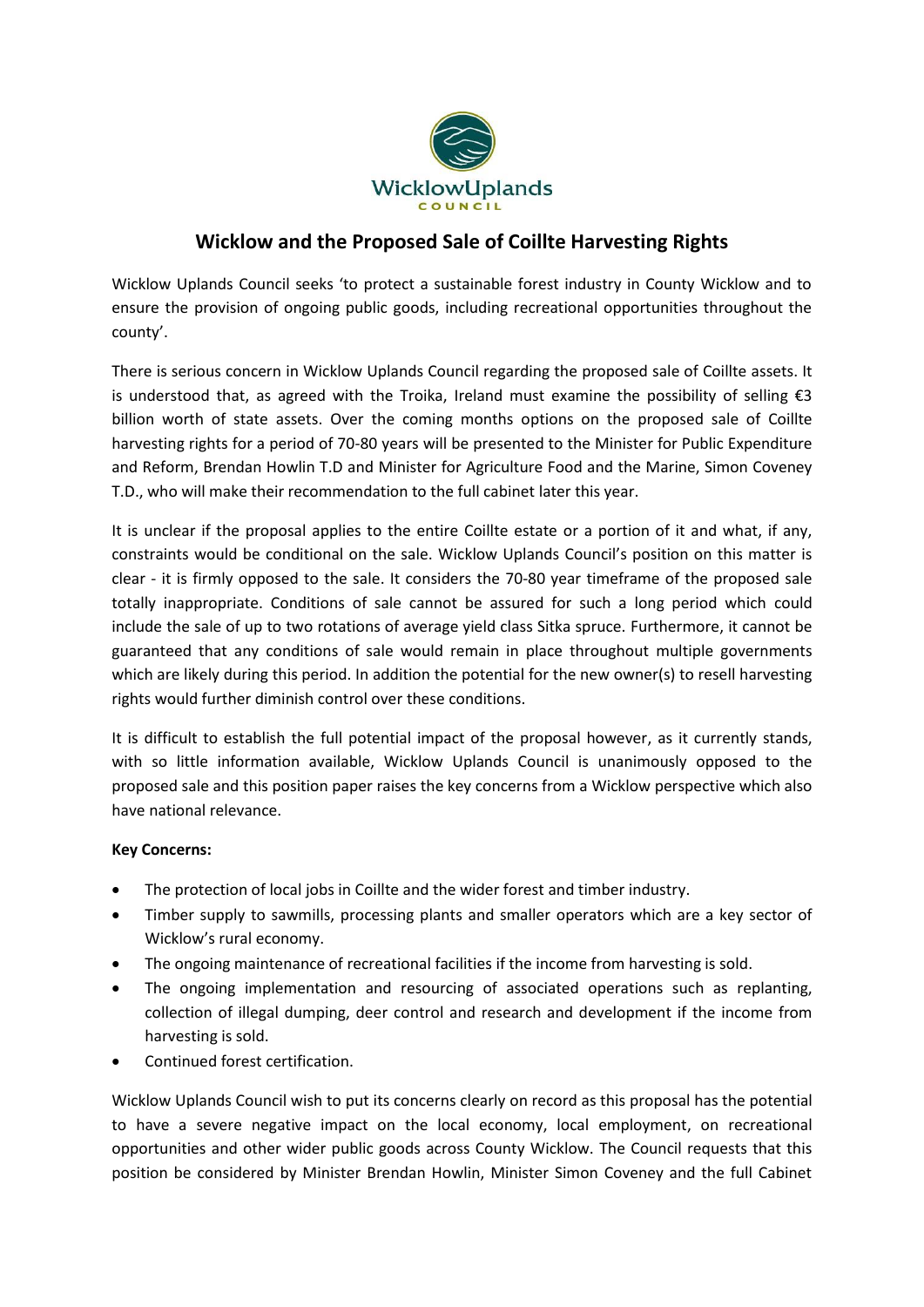who will ultimately make this decision. It also requests an early response to the concerns outlined and full clarification on the proposed sale in advance of a public meeting on this issue which is proposed to take place in Wicklow during June/July.

#### **Background - The Wicklow Forest Industry**

County Wicklow has a long association with the forest industry. It is here that state forestry began in 1904 at Avondale with the purchase of the Parnell Estate. A total of 21% of the land area of County Wicklow is forested in comparison with a national figure of 11% for the rest of the country. Wicklow's forests comprise c 43,000 ha of a diverse range of conifers and include 10% of broadleaf species. Approximately two thirds of Wicklow's forests are owned by Coillte. The total volume of timber processed annually in County Wicklow is estimated at 160,000 $m^3$ .

## **KEY CONCERNS:**

## **Local Economy**

Wicklow has a vibrant forest and timber industry which must be permitted to grow and prosper. Each aspect of the industry is mutually dependent from nurseries to sawmills and manufacturing and continuous supply is critical to its viability. At present Coillte supplies 80% of the commercial timber provided to the sawmill industry in Ireland. Supply to Irish processing plants must remain a priority to ensure their ongoing viability and growth. Any proposed sale of harvesting rights must ensure supply or first refusal to local mills.

### **Employment**

Local employment should be a key consideration of the proposed sale. An analysis of Wicklow forestry employment carried out in 2001 indicated that c 700 people were employed by the forest and timber industry in Co Wicklow including 171 people directly by Coillte and 204 in Wicklow's sawmills. The 2013 figure for Coillte employment in Co Wicklow is 156 people. The 2001 figure included people employed from sourcing of seed through all aspects of forest growth and management to final harvesting, haulage, timber processing and manufacture of end product. Many small towns and villages in Wicklow thrive on various forest related activities e.g. Aughrim and Tinahely for their nurseries, Glenealy with its successful garden shed industry and the Glen of Imaal for its timber processing mills. It is vital that these jobs are not lost as a result of the sale of harvesting rights.

### **Public Goods**

A 2009 study placed the public good value of forest recreation at €97 million per annum with a further €270 million of economic activity being generated annually in rural communities as a result of visits to forest recreation areas and trails (Coillte & Irish Sports Council, 2009). Continued open access to Coillte forests is one of the conditions assured to be part of sale of harvesting rights. However, with this open forest policy comes the responsibility to appropriately manage the network of recreational trails and facilities that have painstakingly been provided particularly over the last 10 years [www.coillteoutdoors.ie.](http://www.coillteoutdoors.ie/) Access to well-maintained recreational facilitates is particularly important in Wicklow which is already under significant pressure from the urban shadow of Dublin City with its population of over 1 million people in addition to the many tourists that the area